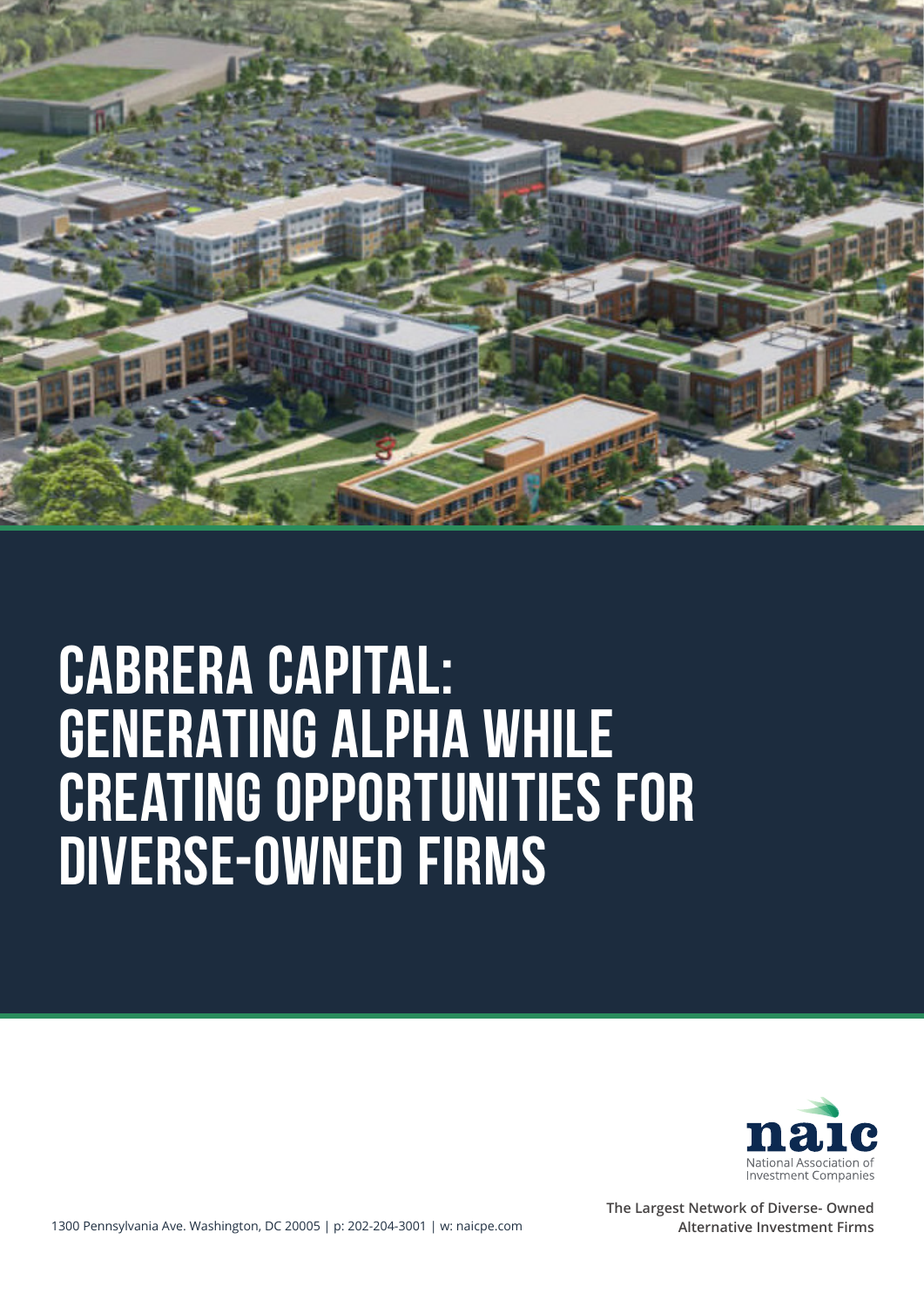*Cabrera Capital: Generating Alpha While Creating Opportunities for Diverse-Owned Firms* May 2022

*Martin Cabrera's introduction to finance came during his senior year in high school. As a first-generation Mexican American growing up in the Little Village neighborhood of Chicago's Southwest Side, Cabrera's exposure to the finance industry was non-existent. But at the urging of the school's basketball coach, who served double-duty as an economics teacher and his mentor, Cabrera took an economics class, learned the ins and outs of the financial markets, and fell in love with the industry.* 

That love for finance resulted in the launch of Cabrera Capital, one of the largest Latino-owned global investment banks in the U.S. The firm provides a range of investment banking and institutional brokerage services and is also a national real estate developer.

Cabrera Capital has participated in a range of high-profile transactions. On the public markets side, the firm took part in IPOs and equity offerings for Thoma Bravo, KKR Acquisitions Holdings I Corp., Rivian Automotive, and Weber Inc. The firm also has underwritten debt issues for corporate giants, including Allstate, General Electric, AT&T, General Motors, Citigroup, Bank of America and Southern Company.

Corporate debt makes up about two-thirds of Cabrera Capital's business, with the remainder mainly split between municipal debt and corporate equities. On the institutional brokerage side, the firm trades several fixed income instruments and global equities in North America, Europe and Asia for nearly 500 institutional clients. The firm has issued over \$720 billion in municipal bonds and more than \$1.6 trillion in debt and equities for corporations worldwide. On top of this, about ten years ago, Cabrera Capital expanded into real estate. "We saw an opportunity to take our investor lens, track record, and our team's experience in building capital stacks for deals to create great returns and projects that serve as economic engines for their neighborhoods," Cabrera explains.

One real estate project currently underway is the \$450 million development of 33 acres on Chicago's Southwest side in partnership with the Chicago Housing Authority. The project, which includes a 750-unit residential property and commercial space, is expected to create over 1,600 jobs for the community and provide partnership opportunities for Latino and Black architects, engineers, designers, construction companies, and sub-contractors. "It's something that's a transformational project for Chicago's Southwest side community," says Cabrera. "We're getting invitations to meet with some of the other cities to see how they can replicate that model – not just the integration of communities, but also the inclusivity of diverse partners and vendors to the project."

## **ADVICE FROM A MENTOR**

But none of this would have been possible without the urging of a Bogan High School hoops coach and teacher Cabrera fondly refers to as "Mr. Artese." Before his exposure to finance, Cabrera planned to study architecture at the University of Illinois. One day, Mr. Artese approached the young Cabrera and asked him to take his econ class. "I said, 'Mr. Artese, I'm going to be an architect. What do I need to take an Econ class for?'" Cabrera recalls. "Next thing I knew, he kindly put me into a headlock and said, 'Martin, I really want you to take my class,' and I said, 'Okay!'"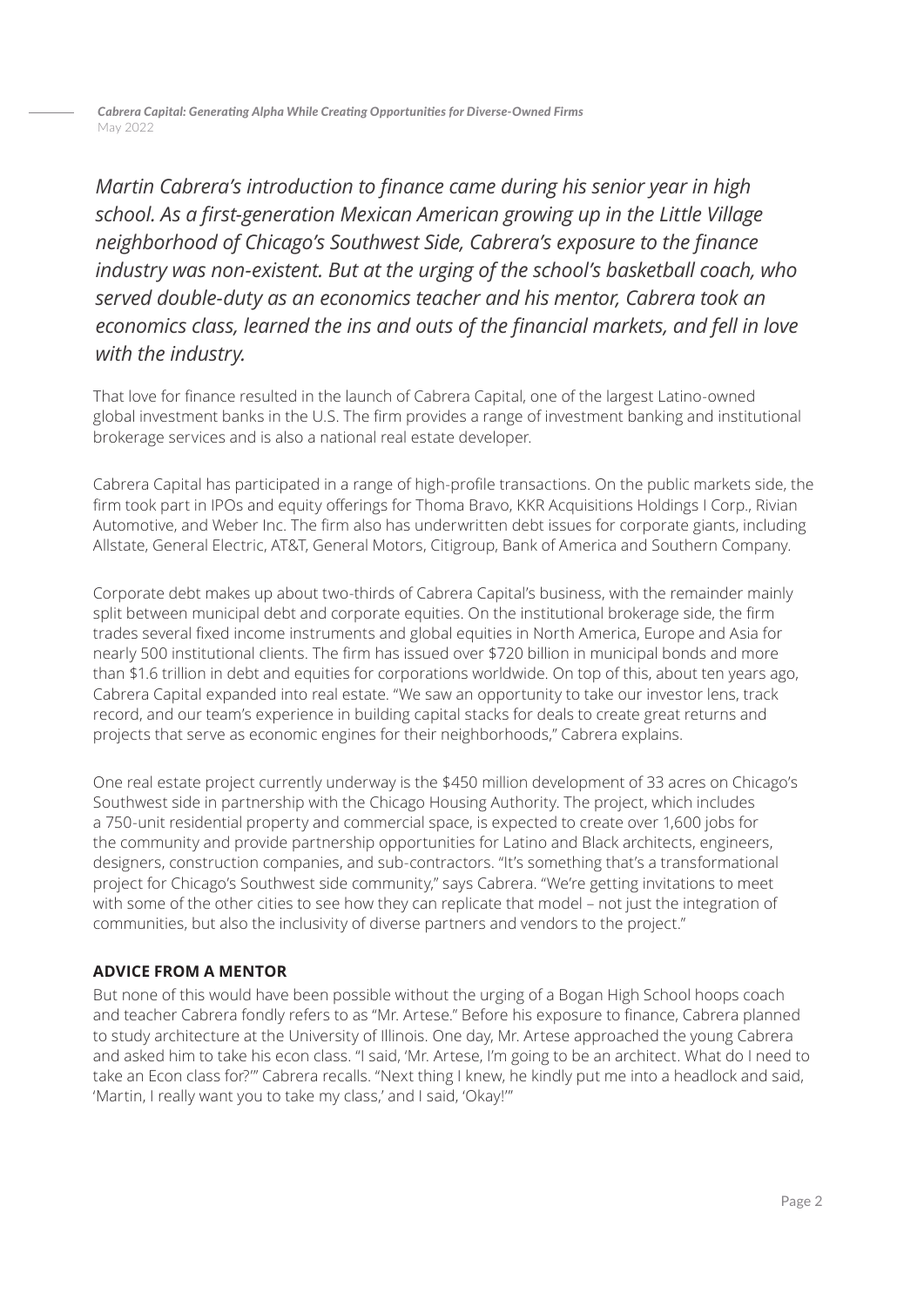*Cabrera Capital: Generating Alpha While Creating Opportunities for Diverse-Owned Firms* May 2022

In a neighborhood where families worked hard just to have enough money to put food on the table, pay rent, and get through life, investing was simply not part of regular family discussions at the kitchen table. Cabrera and most of his classmates knew nothing of stocks, bonds, or any financial instruments. "We played the Stock Market Game, which gives you \$100,000 in simulation money. You had to put a team together and research companies and pick stocks you thought would perform best in a 10-week period. We had to compete with all the other schools in the state," recalls Cabrera.

Named the team captain, the young Cabrera convinced his teammates to put all the simulated money in one company. His classmates, who knew nothing about diversification at the time, were dismayed to learn the stock was trading at \$36.25 a week later. The problem was they bought in at \$324 a share. "They called me all kinds of names," he recalls. Fortunately for the team, Mr. Artese informed Cabrera that the company had a 10-for-1 stock split, so the stock essentially had increased in value.

The finance bug bit the young Cabrera. After purchasing different stocks for the simulated portfolio, the team came in second place in the statewide competition. "I fell in love with the markets. I was like a kid opening a brand-new present on Christmas morning, and I couldn't put it down. I just loved it, and I still have that passion for investments," he says. Cabrera went on to major in finance at Northern Illinois University.

## **A GLIMPSE OF OPPORTUNITY**

Upon graduating from Northern Illinois University and studying overseas at the London School of Economics, Cabrera worked at multiple firms before landing a leadership role at a brokerage firm in Chicago. There, an error would put him on the road to entrepreneurship. In his late 20s, he started a brokerage franchise. "I had to pay all of our expenses, salaries, overhead, rent, and I would give up a percentage of our commissions to the home office," Cabrera recalls. "And by mistake, they sent me the whole firm's production and commission numbers, and I realized that about 85% of those commissions came from my Chicago office. So, I thought I could try this and do it on my own."

Determined, Cabrera got the financing together, acquired another firm, changed the name, and launched the business. Unfortunately, this came in April 2001 – five months before terrorists took down the World Trade Center towers in New York City's financial district, and everything changed. With the financial markets frozen, the future of the fledgling firm was in doubt. "I thought to myself, 'what did I just get into?' I put all my personal assets into the firm to get the company going."

Cabrera put himself on a minimal salary to afford to hire the necessary additional personnel. He knew it would take time to market to clients to build their confidence to give the young firm any opportunities. The team also looked to hire high-producing professionals who could bring in their books of business. "That was at a scary time. I was all in, and there was no turning back. I had to make it work," Cabrera says of those early challenges. "As entrepreneurs, you put in your blood, sweat and tears and everything else on the line to succeed."

One of the early breakthrough moments came shortly after the events of September 11th, when the City of Chicago was looking for a Latino-owned firm to participate in a municipal bond offering. The problem was the city needed the firm to sell \$17 million worth of bonds in just two hours. "I told my staff, 'You have to sell like your job depends on it – because it does,"" Cabrera remembers. "We put in for about \$40